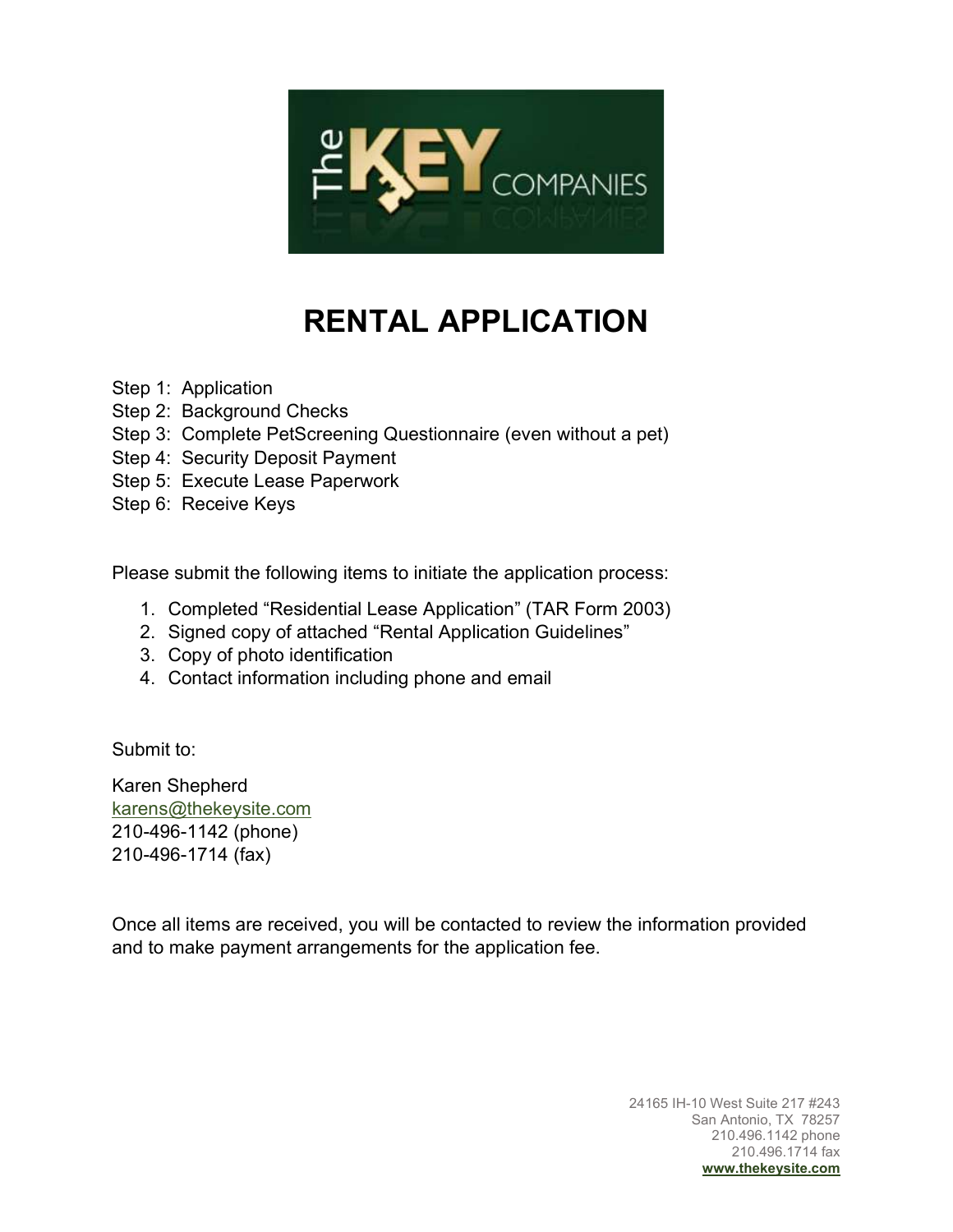

## RENTAL APPLICATION **GUIDELINES**

## ALL OCCUPANTS AGE 18 OR OLDER MUST COMPLETE AN APPLICATION FORM AND PAY THE \$75 APPLICATION FEE.

## Credit Requirements:

- Must make three times the monthly rental amount
- Married couple may combine income, roommates must qualify separately
- Credit rating score of 700 or higher is preferred but must be at least 600 to qualify. Larger security deposits may be required for scores under 700.

### Roommates:

- At least one roommate must make three times the monthly rental amount
- Only one family will be allowed per single family dwelling unit

### Work History:

- Must have been with current employer for at least six months
- If self-employed, must provide minimum of two years of tax returns
- No bankruptcy in the past year and must be discharged

## Additional Applicant Information:

- Must have six months of verifiable rental history
- Must have given 30-day notice to current landlord
- Must have a valid Social Security Number
- No co-signers permitted
- Must occupy the home within 14 days of approval
- Must obtain renter's insurance
- Security deposit must be received before the lease will be issued. Must be certified funds - no cash or personal checks.
- Must have photo ID at time of application
- No businesses may be operated out of the rental property
- No registered sex offenders need apply
- No smoking allowed inside of homes
- Pets are only allowed on certain properties and Pet Screening is mandatory. Amount of security deposit will vary depending on the quantity and type of pet.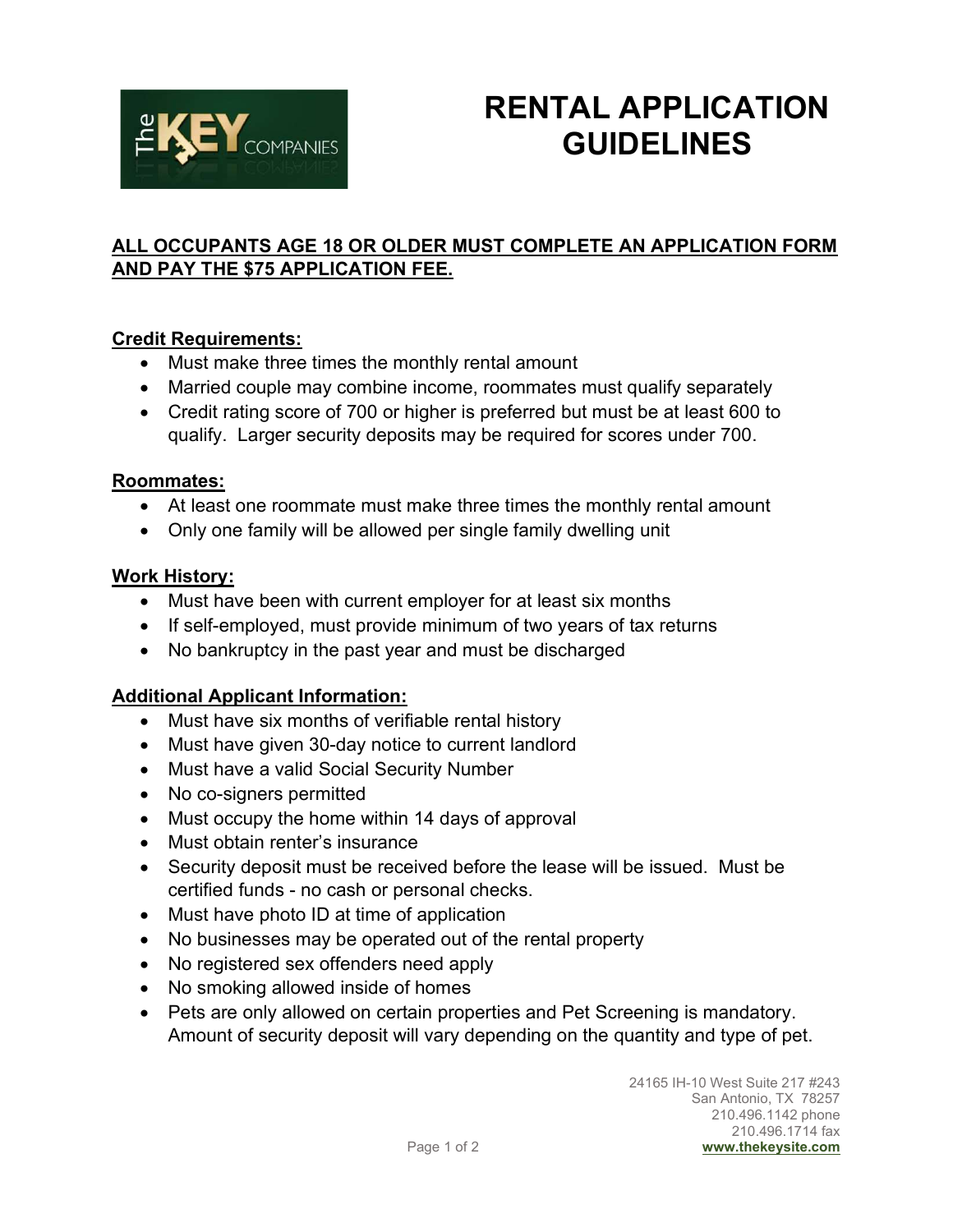

## RENTAL APPLICATION GUIDELINES

If you do not meet the selection criteria or if you provide inaccurate or incomplete information, your application may be rejected and your application fee will not be refunded.

Once you are approved, the lease must be signed within two days of receiving the lease paperwork. If the applicant changes his/her mind and fails to sign the lease, there will be a per day charge for failure to do so plus a \$100 document processing fee. The per day amount will be prorated based on the monthly rental amount for the home for which the applicant is applying.

## STATEMENT OF UNDERSTANDING AND ACKNOWLEDGEMENT OF RECEIPT

By signing below, you acknowledge receipt of these Rental Application Guidelines which includes factors such as criminal history, rental history, credit history and current income.

Printed Name Signature Signature Date

Printed Name Signature Signature Date